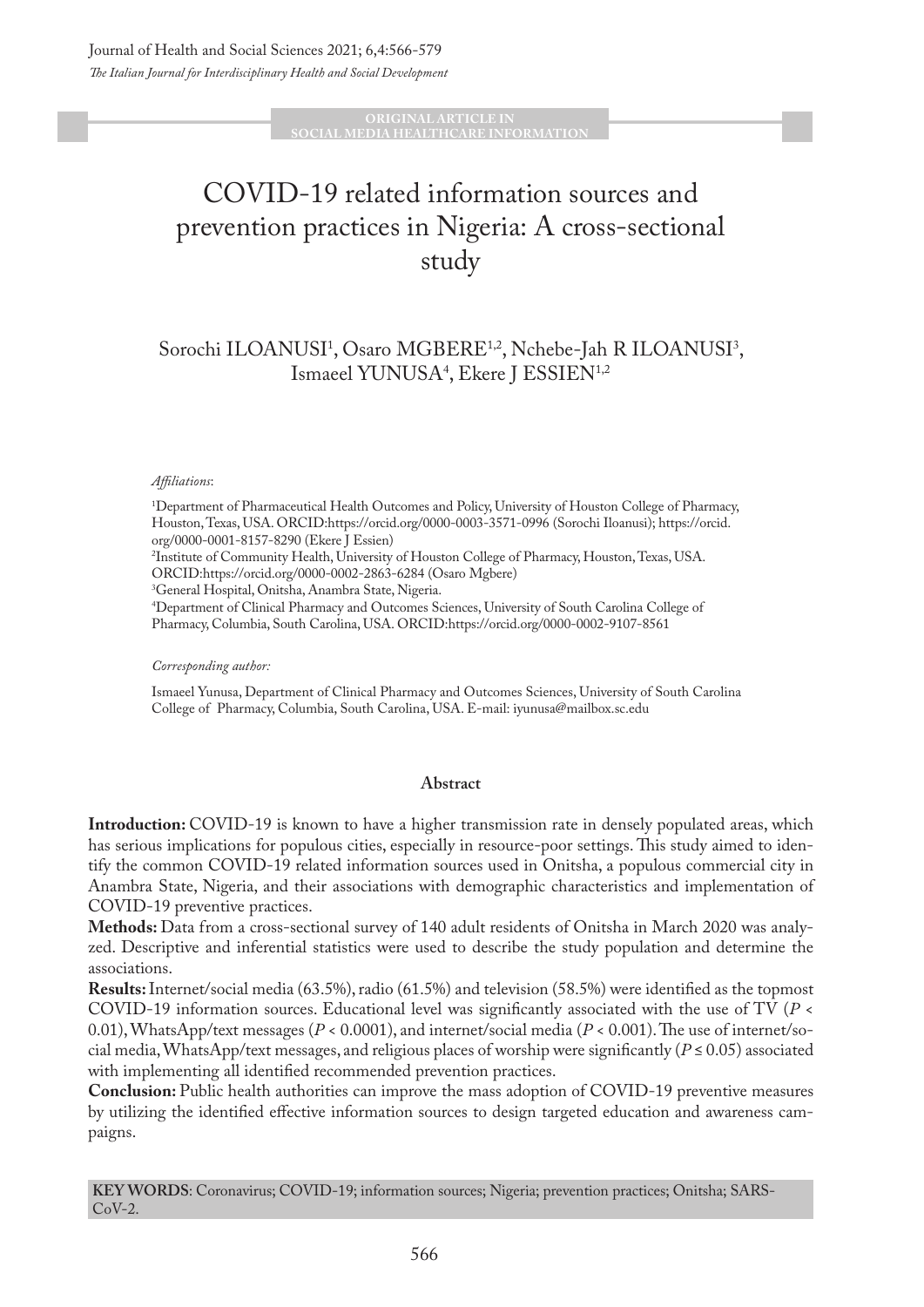#### **INTRODUCTION**

Coronavirus disease 2019 (COVID-19) has spread to 224 countries and territories since it was first discovered in December 2019 in Wuhan [1]. As of November 28, 2021, there were over 261 million confirmed cases of COVID-19 and 5.2 million confirmed deaths from the pandemic worldwide [2]. The spread of the disease, catalyzed by high population densities and increased interactions among individuals [3–7], is on the rise in African countries with more than 8 million cases in 54 countries resulting in devastating public health and economic consequences [8– 11]. Nigeria has 213,982 confirmed cases and 2,975 deaths, ranking her the eighth highest in the number of confirmed COVID-19 cases in Africa [8, 12]. In Anambra state, there were 2,405 confirmed cases of COVID-19 compared to Lagos state and the Federal Capital Territory, Abuja (FCT), which had 78,136 and 23,491 cases, respectively [12]. Despite the current reported low number of COVID-19 cases in Anambra state, Onitsha city, which is a major economic hub for

commerce, industry, and education, is still at the highest risk of becoming the epicenter of the COVID-19 outbreak in the Southeastern region because of its high population density and continuous interactions with neighboring states and regions through heavy trade related traffic. Onitsha is the second most populous city in the nation, second only to Lagos [13, 14]. This has a lot of implications for the spread of COVID-19, which like most infectious diseases [15, 16] has a higher rate of transmission in densely populated areas [3–7]. Since COVID-19 spreads through proximity between individuals, interactions through trading activities coupled with the dense residential settings in Onitsha city make community spread of the virus in Onitsha city eminent, and thus, immediate attention is required in other to avert the spread of the pandemic.

To facilitate the adoption of these preventive measures, individuals need accurate information that is reliable, accessible, and fast. For example, an online administered survey in Nigeria reported that most respondents used

#### **TAKE-HOME MESSAGE**

*Sourcing information from social media platforms and religious places of worship influences the adoption of recommended COVID-19 prevention practices.*

#### **Competing interests** - none declared.

Copyright © 2021 Iloanusi et al. Edizioni FS Publishers This is an open access article distributed under the Creative Commons Attribution (CC BY 4.0) License, which permits unrestricted use, distribution, and reproduction in any medium, provided the original work is properly cited. See http:www.creativecommons.org/licenses/by/4.0/.

**Cite this article as:** Iloanusi1 S, Mgbere O, Iloanusi NR, Yunusa I, Essien EJ. COVID-19 related information sources and prevention practices in Nigeria: A cross-sectional study. J Health Soc Sci. 2021;6(4): 566-579

DOI: 10.19204/2021/cvdr9

**Author Contributions**: Conceptualization: IS, OM, INR, IY, and EJE. Study design, methodology: IS, OM, INR, IY, and EJE. Data curation: IS, OM. Formal analysis: OM. Funding acquisition: None. Project Administration: SI. Supervision: OM and EJE. Writing-original draft: IS. Writing-review & editing: IS, OM, INR, IY, and EJE.

Received: 18/10/2021 Accepted: 28/12/2021 Published Online: 30/12/2021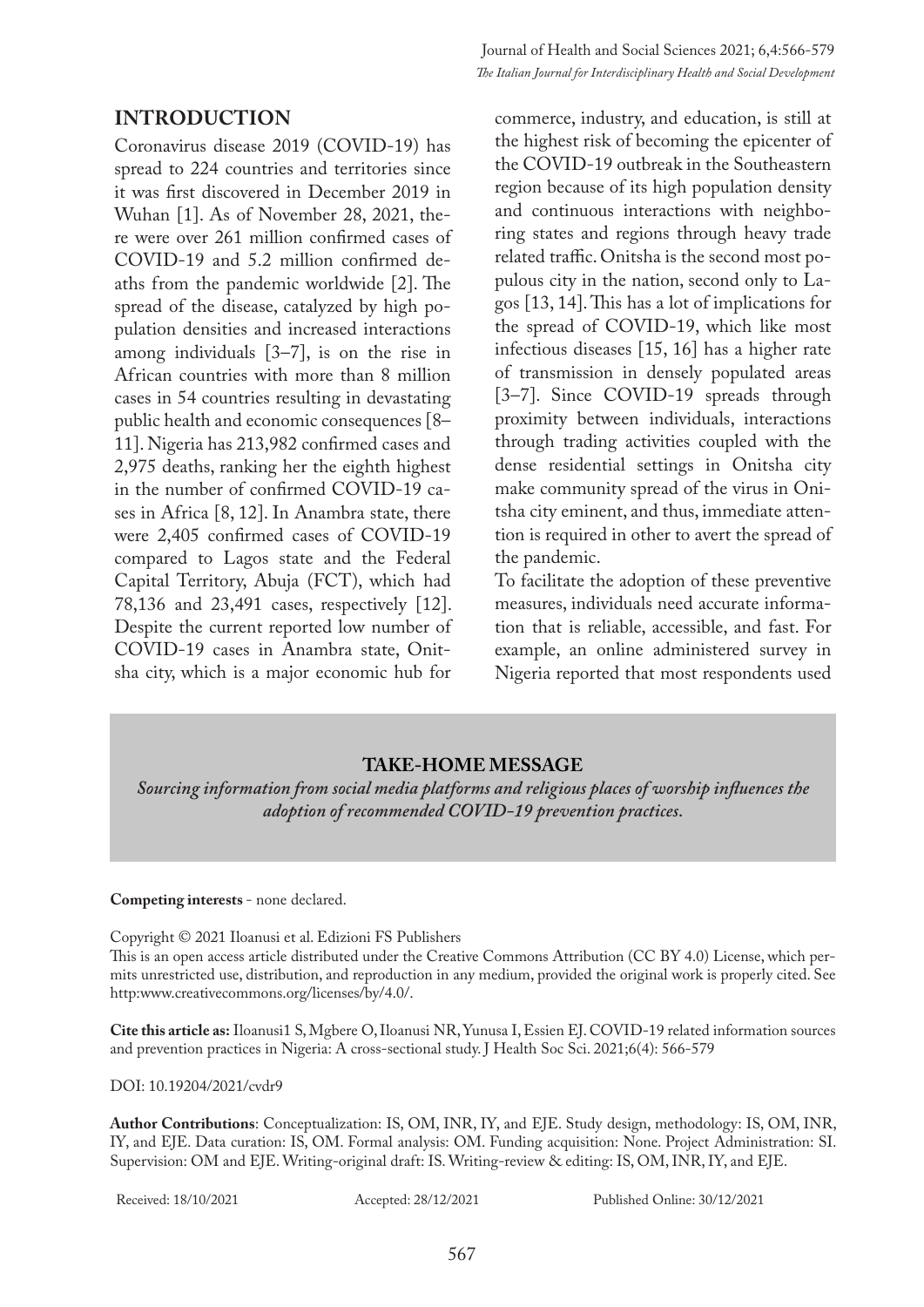TV/Radio as their source of COVID-19 information [17]. In contrast, social media/ internet was the most used source of CO-VID-19 information in other countries such as Egypt, Taiwan, and China [18–20]. The use of these various information sources often differs across different cultures, age groups, occupations, and educational levels [21–23]. In addition, information sources differ in accessibility and sometimes in the reliability of the information provided about the pandemic, and thus, could have potentially different outcomes with respect to the adoption of the recommended preventive measures. For instance, social media and the internet have been linked to COVID-19 misinformation creating an 'infodemic' that threatens the adoption of correct preventive measures against COVID-19 spread [24–26]. Furthermore, a study conducted in Canada found that misperceptions about COVID-19 were strongly associated with exposure to social media [27]. In contrast, studies have shown that individuals have a higher trust for information received from traditional information sources such as radio, TV and are more likely to adopt preventive measures from these sources [20, 28].

While a previous study in Nigeria has assessed the COVID-19 information sources most used in the country [17], it is not reflective of certain cities in Nigeria due to the inherent cultural and regional differences across the country. To facilitate the broad and efficient dissemination of COVID-19 information among residents of Onitsha, it is essential to assess the channels of information that the masses use to seek COVID-19 related information and the impact of the various channels on the implementation of the preventive measures. The overall goal of our study was to assess the relationship between information sources and the actual adoption of preventive measures in Onitsha city. We, therefore, aimed to: (1) describe the CO-VID-19 related information sources used by residents (2) assess the association between COVID-19 related information sources and demographic characteristics, and (3) estimate

the association between information sources and reported prevention practices of residents of Onitsha. We believe that our study will provide evidence to inform the most efficient and effective sources for dissemination of COVID-19 information and for targeted COVID-19 awareness campaign efforts in Onitsha city in Anambra state and other cities in Nigeria.

# **METHODS**

### *Study design*

This was a retrospective analysis of a cross-sectional survey data obtained from in-person interviews conducted in Onitsha, Anambra state, Nigeria during the month of March 2020 period of the COVID-19 pandemic [29]. Data collection occurred shortly before the government-mandated lockdown was implemented on March 29, 2020 [29]. A convenience sampling technique was used to recruit 18 years and older adults who live and/ or work in Onitsha city and consented to participate in the survey [29]. A total of 140 participants were included in the final analytical dataset used for the current study. The detailed description of the survey instrument used, the data collection process, and study location have been described elsewhere [29].

#### *Study variables*

The analytical measures used were classified into three categories as demographic, information sources and the COVID-19 prevention practices. The demographic characteristics considered in this study include sex (female, male), age group (18-24, 25-34, 35-44, 45-54, and 55+ years), educational status (primary education or less, secondary education, diploma/associate degree and bachelors/postgraduate degree), occupation (civil servant, trader/self-employed, health care worker, student and other), and number of individuals living in household (1, 2-4, 5-7 and >8). The information sources assessed include radio, television (TV), newspaper, WhatsApp/text messages, Internet/social media, relatives/friend/community, and religious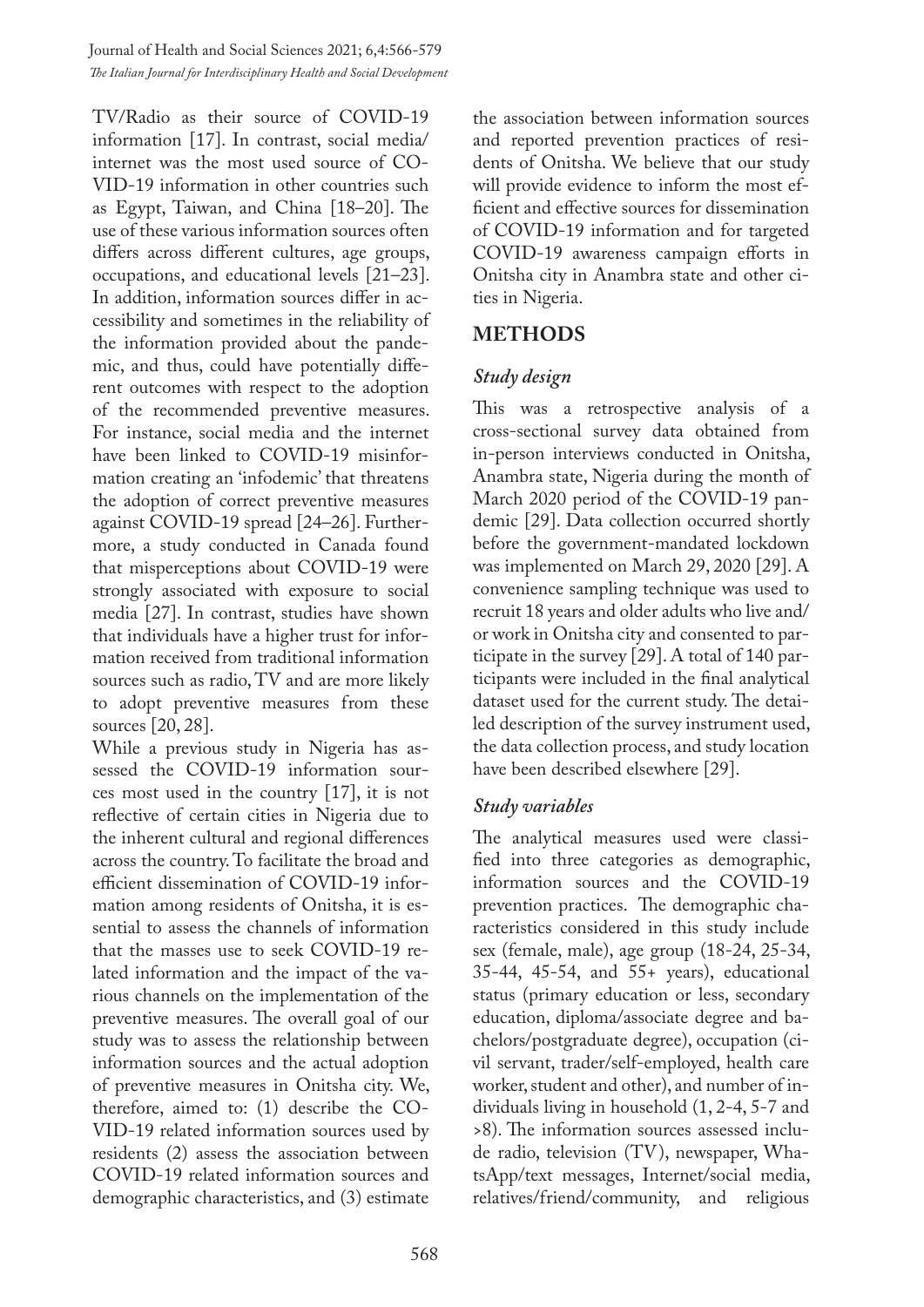places of worship such as church or mosque. Participants were required to indicate a 'yes' or 'no' for each of the sources that they used to obtain information on COVID-19. Prevention practices were based on universally recommended guidelines for COVID-19 [30] and included the following: regular washing of hands with soap and water for at least 20 seconds, use of hand sanitizers, avoid touching face, use of face mask, use of hand gloves, travel restrictions, avoidance of physical contact with others (social distancing) and regularly cleaning high contact surface with disinfectants. Participants were required to indicate a 'yes' or 'no' for each of the COVID-19 prevention practices that they currently adopt to avoid getting infected with the disease.

### *Data analysis*

Descriptive statistics such as frequency runs, and means were used to evaluate the demographic characteristics of the sample population. Initial inferential statistics included univariate analysis of the information sources used by participants using the chi-square test of independence. Information sources found to be statistically significant (P  $\leq$  0.05) were used in subsequent bivariate analyses. The information sources that met this criterion include radio, TV, newspaper, internet/social media, and religious places of worship. Although WhatsApp/text message was not statistically significant, it was included in the bivariate analyses because it is a common and frequently used means of exchanging information in Nigeria [31]. Using the information sources as dependent variables, we conducted a series of bivariate analyses (chi-square test) to determine the independent associations between selected demographic characteristics (gender, age group, and educational status) and the selected COVID-19 information sources. Furthermore, using the information sources and prevention practices as independent and response measures, we determined the associations between them in a 2-way contingency table analyses using the Chi-Square test. These dichotomous measures allowed

for the computation of the marginal odds ratios and the 95% confidence intervals of the participants' likelihood of adopting a given COVID-19 preventative practice by each information source. Those who did not adopt a specified information source served as a referent in the analyses. All statistical tests performed were 2 tailed, with a probability value of 0.05 used as the threshold for declaring statistical significance. Data management and statistical analyses were conducted using SAS JMP Statistical Discovery<sup>TM</sup> Software version 14.3 (SAS Institute, Cary, North Carolina, USA).

# *Ethical aspects*

All relevant ethical guidelines, including the Institutional Review Board approval process, were followed in the primary data collection [29]. The principal investigator granted permission to use the data from the primary survey for the current study. This study protocol was reviewed and approved [IRB#:00002363] by the Institutional Review Board of the University of Houston, Houston, Texas, USA.

# **RESULTS**

# *Participants' characteristics*

The demographic characteristics of the study participants are depicted in Figure 1 and have been described in detail in a previous study [29]. In summary, most of the participants were males (54.3%), of age group 25- 34 years (40.0%) with an overall mean age of 34.5 (Standard deviation (SD): ±10.9) years and held associate degrees or higher (53.7%). Most were traders or self-employed individuals (44.3%) with an average number of persons per household of 5.6 (SD: ±2.58).

### *COVID-19 related information sources*

The common information sources used by residents of Onitsha commercial city are presented in Table 1. The topmost sources for COVID-19 information identified were internet/social media (63.6%), radio (61.4%), and television (58.6%), while the least used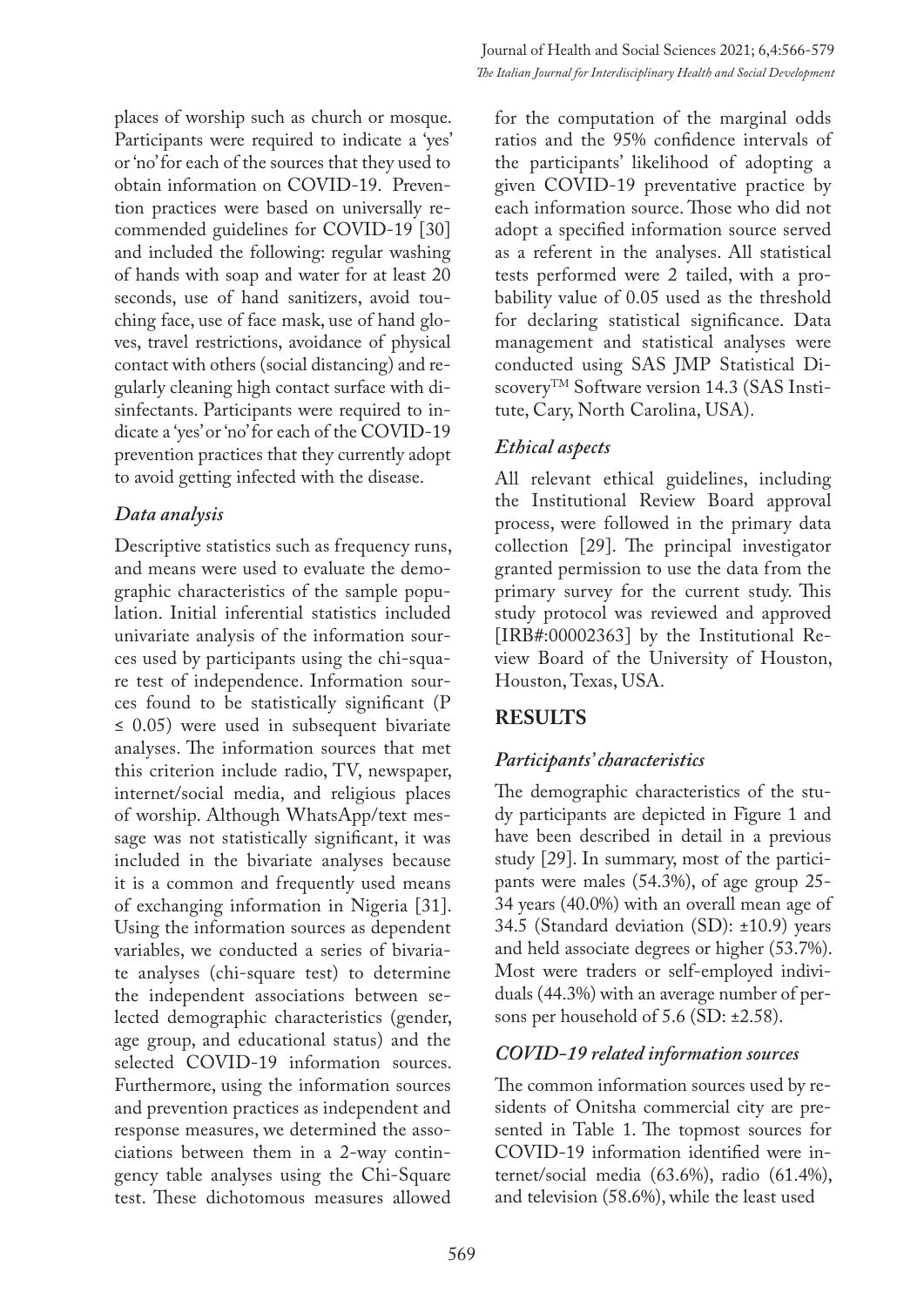Journal of Health and Social Sciences 2021; 6,4:566-579

*The Italian Journal for Interdisciplinary Health and Social Development*



Figure 1. Demographic characteristics of sample population (n = 140).

**Table 1.** Information sources commonly used to learn about COVID-19 by residents of Onitsha Commercial City in Anambra State, Nigeriaπ .

|                                                                                     |                       | <b>Use Status</b> |       | <b>Test Statistics</b> |
|-------------------------------------------------------------------------------------|-----------------------|-------------------|-------|------------------------|
| <b>Information Source</b>                                                           | <b>Yes</b><br>$N(\%)$ | No<br>$N(\%)$     | $X^2$ | P-value                |
| Radio                                                                               | 86 (61.4)             | 54 (38.6)         | 7.31  | $0.0068**$             |
| Television                                                                          | 82 (58.6)             | 58 (41.4)         | 4.11  | $0.0425*$              |
| Newspaper                                                                           | 47 (33.6)             | 93(66.4)          | 15.1  | $0.0001***$            |
| WhatsApp messages/ Text messages                                                    | 69(49.3)              | 71(50.7)          | 0.03  | $0.8658$ <sup>ns</sup> |
| Internet/social media (e.g., Facebook, 89 (63.6)<br>Twitter, Instagram, blog, etc.) |                       | 51 (36.4)         | 10.31 | $0.0013***$            |
| Relatives/Friends/community                                                         | 67(47.9)              | 73(52.1)          | 0.26  | $0.6121$ ns            |
| Religious Places of worship such as<br>Church, Mosque, etc.                         | 55 (39.3)             | 85 (60.7)         | 6.43  | $0.0112**$             |

*\*The choice of COVID-19 information source by participants are not mutually exclusive or independent* 

*Significant Level: \*P<0.05, \*\*P=0.01, \*\*\*P<0.001, \*\*\*\*P<0.0001, ns=Not significant P>0.05).*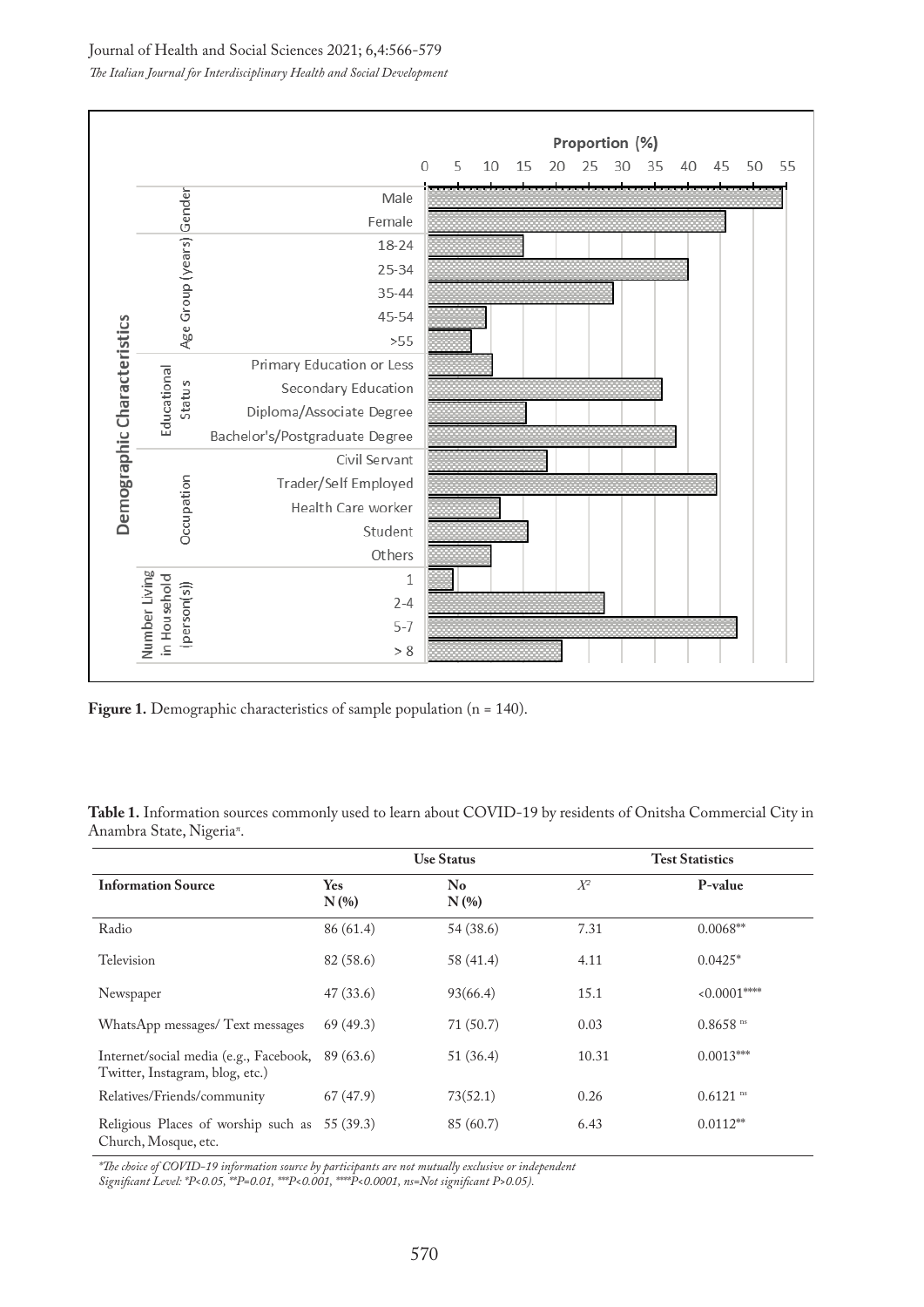sources were newspapers (33.6%) and religious places of worship (39.3%).

## *Association between COVID-19 related information sources and demographic characteristics*

Table 2 details the associations between CO-VID-19 related information sources and selected demographic characteristics. We recorded a significant association (*P* < 0.05) between the age group of participants and the use of WhatsApp/text messages as the means for obtaining information on COVID-19. The educational status of participants played a significant role in the choice of TV (*P* < 0.01), WhatsApp/SMS (*P* <.0001), and internet/social media (*P* < 0.001), with the majority of participants holding bachelor's degrees or higher. In general, to some extent, gender and age group played no significant roles in

|                                           |                              |                              | Information Sources         |                       |                      |                              |
|-------------------------------------------|------------------------------|------------------------------|-----------------------------|-----------------------|----------------------|------------------------------|
| Characteristic                            | $(n=86)$<br>Radio            | Television<br>$(n=82)$       | Newspaper<br>$(n=47)$       |                       |                      |                              |
|                                           | N (%)                        | N (%)                        | N(%)                        | $N\ (%)$              | N (%)                | N (%)                        |
| Gender                                    |                              |                              |                             |                       |                      |                              |
| Male                                      | 43 (50.0)                    | 41 (50.0)                    | 26 (55.3)                   | 39 (56.5)             | 50 (56.2)            | 25(45.5)                     |
| Female                                    | 43 (50.0)                    | 41 (50.0)                    | 21 (44.7)                   | 30(43.5)              | 39 (43.8)            | 30(54.6)                     |
| Test Statistics: X2 (P-value)             | $1.650(0.199)$ <sup>ns</sup> | $1.465(0.226)$ <sup>ns</sup> | $0.30(0.861)$ m             | $0.274(0.600)$ ns     | $0.353(0.5523)$ ms   | $2.847(0.0916)$ m            |
| Age Group (years)                         |                              |                              |                             |                       |                      |                              |
| $-25$                                     | 12(14.0)                     | 9(11.0)                      | 6(12.8)                     | 9(13.0)               | 13(14.6)             | 7(12.7)                      |
| $25 - 34$                                 | 33 (38.4)                    | 31 (37.8)                    | 19 (40.4)                   | 34 (49.3)             | 39(43.8)             | 22 (40.0)                    |
| $35 - 45$                                 | 28(32.6)                     | 27 (32.9)                    | 16 (34.0)                   | 20 (27.0)             | 24 (27.0)            | 20(36.4)                     |
| $45 - 55$                                 | 6(7.0)                       | 9(11.0)                      | 4(8.5)                      | 5(7.3)                | 10(11.2)             | 3(5.5)                       |
| 55                                        | 7(8.1)                       | 6(7.3)                       | 2(4.3)                      | $1\,(1.5)$            | 3(3.4)               | 3(5.5)                       |
| Test Statistics: X <sup>2</sup> (P-value) | $3.141(0.535)$ m             | $4.307(0.366)$ <sup>ns</sup> | $1.852(0.763)$ <sup>m</sup> | 10.066 (0.0393)       | $7.004(0.1357)$ m    | 4.030 (0.4019) <sup>ns</sup> |
| <b>Educational Status</b>                 |                              |                              |                             |                       |                      |                              |
| Primary                                   | 12(14.1)                     | 5(6.1)                       | 4(8.7)                      | 3(4.4)                | 4(4.6)               | 6(11.1)                      |
| Secondary                                 | 26 (30.6)                    | 24(29.3)                     | 12(26.1)                    | 15(22.1)              | 29 (33.3)            | 16(29.6)                     |
| Diploma/Associate Degree                  | 11 (12.9)                    | 13 (15.9)                    | 8(17.4)                     | 12(17.7)              | 11 (12.6)            | 8(14.8)                      |
| Bachelor/Post Graduate<br>Degree          | 36 (42.4)                    | 40 (48.8)                    | 22(47.8)                    | 38 (55.9)             | 43 (49.4)            | 24 (44.4)                    |
| Test Statistics: X <sup>2</sup> (P-value) | $7.004(0.072)$ m             | 12.182 (0.007) **            | $3.923(0.269)$ m            | 23.444 (<0.0001) **** | $(17.230)$ 0.0006*** | $2.002(0.5720)$ m            |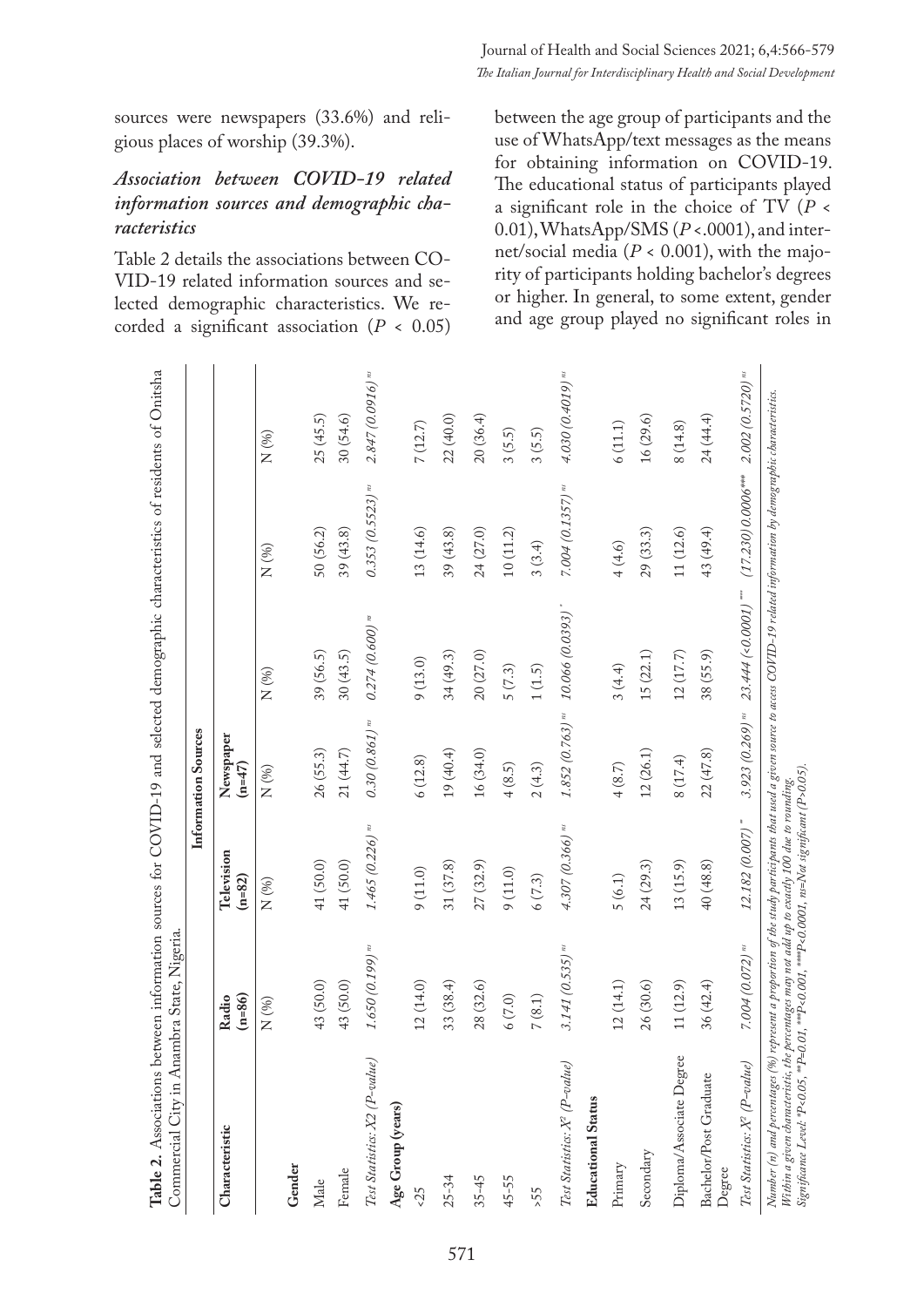the choice of sources used for acquiring CO-VID-19 information among the residents of Onitsha commercial city.

#### *Association between information sources and prevention practices*

The marginal odds ratios between information sources and prevention practices are presented in Table 3. There were significant associations ( $P \leq 0.05$ ) between residents' use of WhatsApp/text messages, internet/social media, and religious places of worship as sources of COVID-19 information. Participants who asserted using these media had 100% implementation of all identified prevention practices (Table 3). On the other hand, participants who learned about COVID-19 through the TV used 7 (87.5%) out of the 8 identified preventative practices, while those who accessed such information from reading newspapers only adopted 6 (75%) out of the 8 identified recommended guidelines. The use of radio as a COVID-19 information source was only associated with the regular washing of hands with soap and water for at least 20 seconds (*P*  $(0.05)$  and the use of hand gloves ( $P \le 0.01$ ). Most of the participants in Onitsha commercial city all practiced regular washing of hands with soap and water for at least 20 seconds (*P* ≤0.05) regardless of the COVID-19 information sources. The general level of adoption of the preventive practices among participants varied by the sources of COVID-19 information and ranged from 83.7% (Radio, *P* <0.05) to 93.6% (Newspaper, *P* <0.001) for regular washing of hands with soap and water for at least 20 seconds, from 78.1% (TV, *P* <0.01) to 84.1% (WhatsApp/text messages, *P* <0.001) for the use of hand sanitizers and from 62.9% (Internet/social media, *P* <0.01) to 68.1% (Newspaper,  $P \le 0.01$ ) for the avoidance of physical contact with others (social distancing). Other less practiced COVID-19 prevention measures among residents of Onitsha city include avoiding touching face (range: 51.2% (TV, *P* <0.05) to 58.2% (Religious places of worship, *P* <0.01)), travel restrictions (from 47.6% (TV, *P* <0.05) to 58.2% (Religious places of worship, *P* <0.001) and

use of face mask, where only 40.2% (TV, *P* <0.01) to 48.9% (Newspaper, *P* <0.01) of the participants implemented this measure.

Despite being the least used information source (33.6%), participants who consider newspapers as their source of COVID-19 information were nearly 7 times (OR= 6.65, 95%Cl 1.90 to 23.17, *P* <0.001) more likely to wash their hands with soap and water for at least 20 seconds; 3 times more likely to wear a face mask (OR= 2.58, 95%Cl 1.19 to 5.60, *P* <0.01) and to socially distance themselves from others (OR= 2.99; 95%Cl 1.48 to 6.01, *P* <0.01), compared to those who did not use this source for obtaining COVID-19 related information. On the other hand, residents who get COVID-19 information from the internet/social media (63.6%) were 3 times (OR= 2.92, 95%Cl 1.30 to 6.57; *P* <0.01) more likely to wash their hands with soap and water for at least 20 seconds and to social distance (OR=2.86, 95% Cl 1.40 to 5.83, *P* <0.01), and had nearly 4 times (OR=3.82, 95%Cl 1.61 to 9.08, *P* <0.01) likelihood of wearing a face mask to prevent COVID-19 infection compared to those that used an alternative source (Table 3).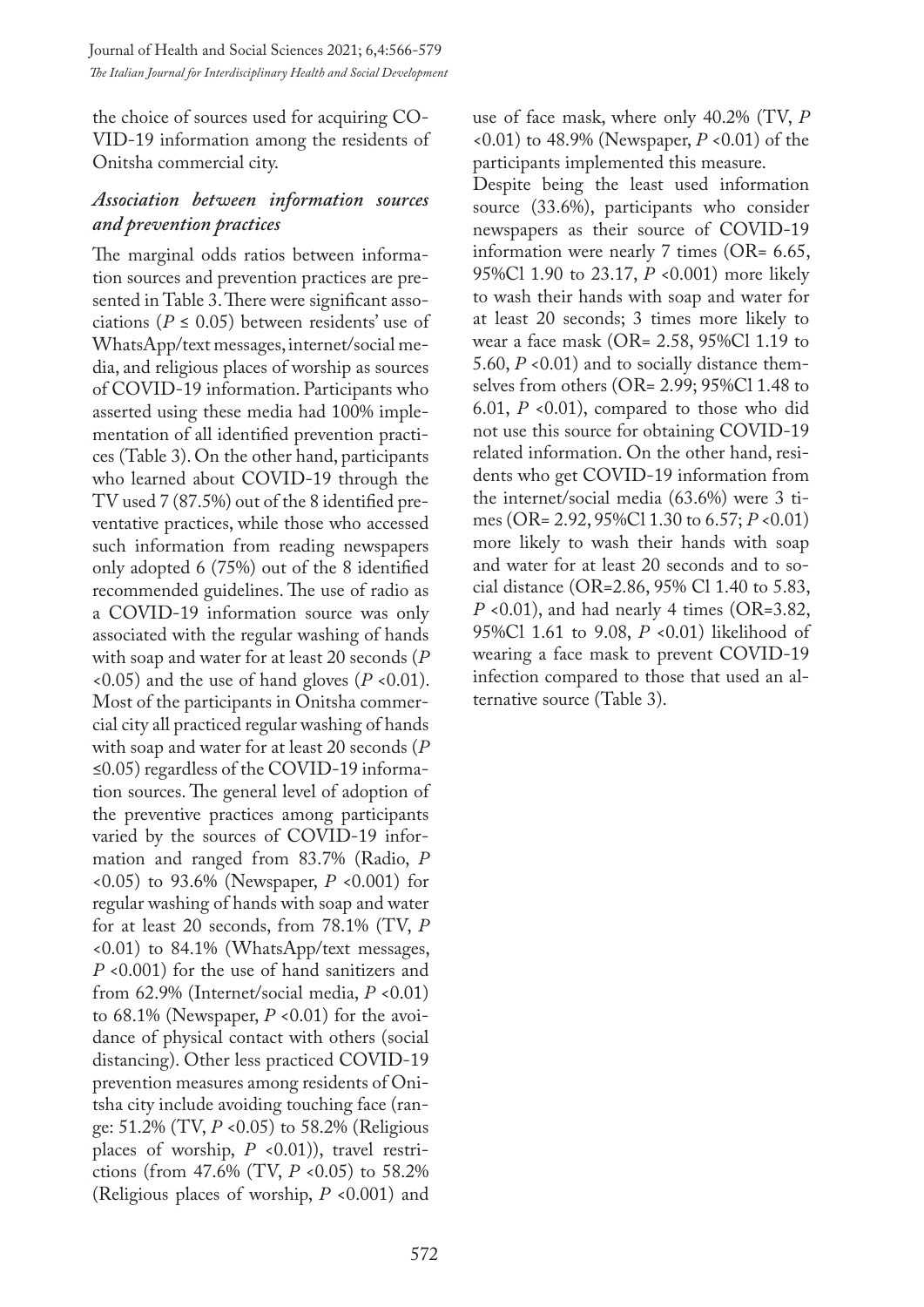| geria.                           |           |                                                                                                                                                                                                           |             |           |                             |                      | Prevention practices |                                    |                        |           |                                                             |                         |
|----------------------------------|-----------|-----------------------------------------------------------------------------------------------------------------------------------------------------------------------------------------------------------|-------------|-----------|-----------------------------|----------------------|----------------------|------------------------------------|------------------------|-----------|-------------------------------------------------------------|-------------------------|
| Information<br>Sources           |           | Regular washing of hands with soap and<br>water for at least 20 seconds                                                                                                                                   |             |           | Use of Hand sanitizers      |                      |                      | Avoid touching face                |                        |           | Wear face mask                                              |                         |
|                                  | n (%)     | $(95%$ Cl)<br>$\frac{8}{2}$                                                                                                                                                                               | P-value     | n (%)     | $(95%$ Cl)<br>$\frac{R}{C}$ | P-value              | n (%)                | $(95%$ Cl)<br>$\frac{R}{C}$        | P-value                | n (%)     | $(95%$ Cl)<br>$\frac{R}{C}$                                 | P-value                 |
| Radio                            | 72(83.7)  | $2.57(1.15 - 5.75)$                                                                                                                                                                                       | $0.0193*$   | 63(73.3)  | $1.49(0.71 - 3.10)$         | $0.2887$ $^{\rm ns}$ | 40 (46.5)            | $1.26(0.64 - 2.52)$                | $0.5034$ ns            | 31(36.1)  | $1.61(0.76 - 3.41)$                                         | $\mathbf{n}$<br>0.212   |
| Television                       | 72(87.8)  | $4.4(1.88 - 10.27)$                                                                                                                                                                                       | $0.0004***$ | 64(78.1)  | 2.51 (1.20-5.26)            | $0.0135***$          | 42 (51.2)            | $2.00(1.00-3.99)$                  | $0.0495*$              | 33 (40.2) | $2.58(1.19 - 5.60)$                                         | $0.0147***$             |
| Newspaper                        | 44 (93.6) | $6.65(1.90 - 23.17)$                                                                                                                                                                                      | $0.0006***$ | 37 (78.7) | $1.94(0.86 - 4.40)$         | 0.1093               | 27 (57.5)            | $2.23(1.10 - 4.57)$                | $0.0258*$              | 23 (48.9) | 3.09 (1.47-6.52)                                            | $0.0025**$              |
| WhatsApp/<br>Text Messages       | 61(88.4)  | $3.89(1.61 - 9.44)$                                                                                                                                                                                       | $0.0018***$ | 58 (84.1) | 4.09 (1.84-9.07)            | $0.0003***$          | 40 (58.0)            | $3.07(1.53 - 6.15)$                | $0.0013***$            | 30(43.5)  | 2.87 (1.37-6.03)                                            | $0.0046**$              |
| Internet/So-<br>cial Media       | 75(84.3)  | $2.92(1.30 - 6.57)$                                                                                                                                                                                       | $0.0080**$  | 72(80.9)  | 4.07 (1.90-8.73)            | $0.0002***$          | 50 (56.2)            | 4.17 (1.93-9.01)                   | $0.0002***$            | 37(41.6)  | 3.82 (1.61-9.08)                                            | $0.0016***$             |
| Religious Pla-<br>ces of worship | 51 (92.7) | $6.26(2.05-19.07)$                                                                                                                                                                                        | $0.004***$  | 45 (81.8) | 2.72 (1.20-6.13)            | $0.0141***$          | 32(58.2)             | 2.55 (1.27-5.12)                   | $0.0078***$            | 24(43.6)  | 2.36 (1.14-4.88)                                            | $0.0192*$               |
| Information<br>Sources           |           | Use of hand gloves                                                                                                                                                                                        |             |           | Travel restrictions         |                      |                      | Avoid physical contact with others |                        |           | Regularly clean high-contact surfaces<br>with disinfectants |                         |
| Radio                            | 30(34.9)  | 3.08 (1.29-7.37)                                                                                                                                                                                          | $0.0093**$  | 39(45.4)  | $1.80(0.88-3.69)$           | 0.103 <sup>ns</sup>  | 47 (54.7)            | $1.12(0.56 - 2.21)$                | $0.7465$ <sup>ns</sup> | 38 (44.1) | $1.24(0.62 - 2.49)$                                         | $\mathbf{m}$<br>0.537   |
| Television                       | 29(35.4)  | $2.98(1.28-6.92)$                                                                                                                                                                                         | $0.0093***$ | 39(47.6)  | 2.19 (1.07-4.46)            | $0.0299*$            | 53 (64.6)            | 2.99 (1.48-6.01)                   | $0.0018***$            | 39(47.6)  | $1.72(0.86 - 3.45)$                                         | $0.1227$ as             |
| Newspaper                        | 22(46.8)  | $4.24(1.93 - 9.30)$                                                                                                                                                                                       | $0.0002***$ | 26 (55.3) | $2.60(1.26 - 5.35)$         | $0.0085***$          | 32(68.1)             | 2.48 (1.19-5.18)                   | $0.0144***$            | 23 (48.9) | $1.52(0.75-3.08)$                                           | $(0.75 - 3.08)$<br>1.52 |
| WhatsApp/<br>Text Messages       | 27(39.1)  | 3.51 (1.57-7.84)                                                                                                                                                                                          | $0.0017***$ | 37 (53.6) | 3.16 (1.56-6.42)            | $0.0012***$          | 45 (65.2)            | 2.56 (1.29-5.08)                   | $0.0065***$            | 35 (50.7) | $2.02(1.02 - 3.98)$                                         | $0.0426*$               |
| Internet/So-<br>cial Media       | 33 (37.1) | $5.42(1.96 - 15.01)$                                                                                                                                                                                      | $0.0005***$ | 42 (47.2) | 2.36 (1.12-4.96)            | $0.0218*$            | 56 (62.9)            | 2.86 (1.40-5.83)                   | $0.0034***$            | 47 (52.8) | 3.64 (1.69-7.85)                                            | $0.0007***$             |
| Religious Pla-<br>ces of worship | 22(40.0)  | $2.88(1.34-6.18)$                                                                                                                                                                                         | $0.0059**$  | 32(58.2)  | 3.53 (1.73-7.22)            | $0.0004***$          | 36 (65.5)            | $2.23(1.11 - 4.50)$                | $0.0233*$              | 33 (60.0) | $3.40(1.67-6.92)$                                           | $0.006^{**}$            |
|                                  |           | Abbreviation: OR (95% CI) – Odá Ratio (95% Confident Interval; Refer to odá of occurrence of preventative pratice by information sources used by participants for obtaining COVID–19 related information. |             |           |                             |                      |                      |                                    |                        |           |                                                             |                         |

*Abbreviation: OR (95% CI) - Odds Ratio (95% Confident Interval; Refer to odds of occurrence of preventative practice by information sources used by participants for obtaining COVID-19 related information.* Abbreviation: UK (95% CL) – Udas Katto (95% Confident Interval; Kefer to odas of ocurrence of precentative pratticm sources used by participants for cotaning<br>n (%): Represents a proportion of the study participants that im *n (%): Represents a proportion of the study participants that implemented a given preventive practice by the means through which they obtained COVID-19 related information. Significance Level: \*P<0.05, \*\*P=0.01, \*\*\*P<0.001, \*\*\*\*P<0.0001, ns=Not significant P>0.05).*

Journal of Health and Social Sciences 2021; 6,4:566-579 *The Italian Journal for Interdisciplinary Health and Social Development*

573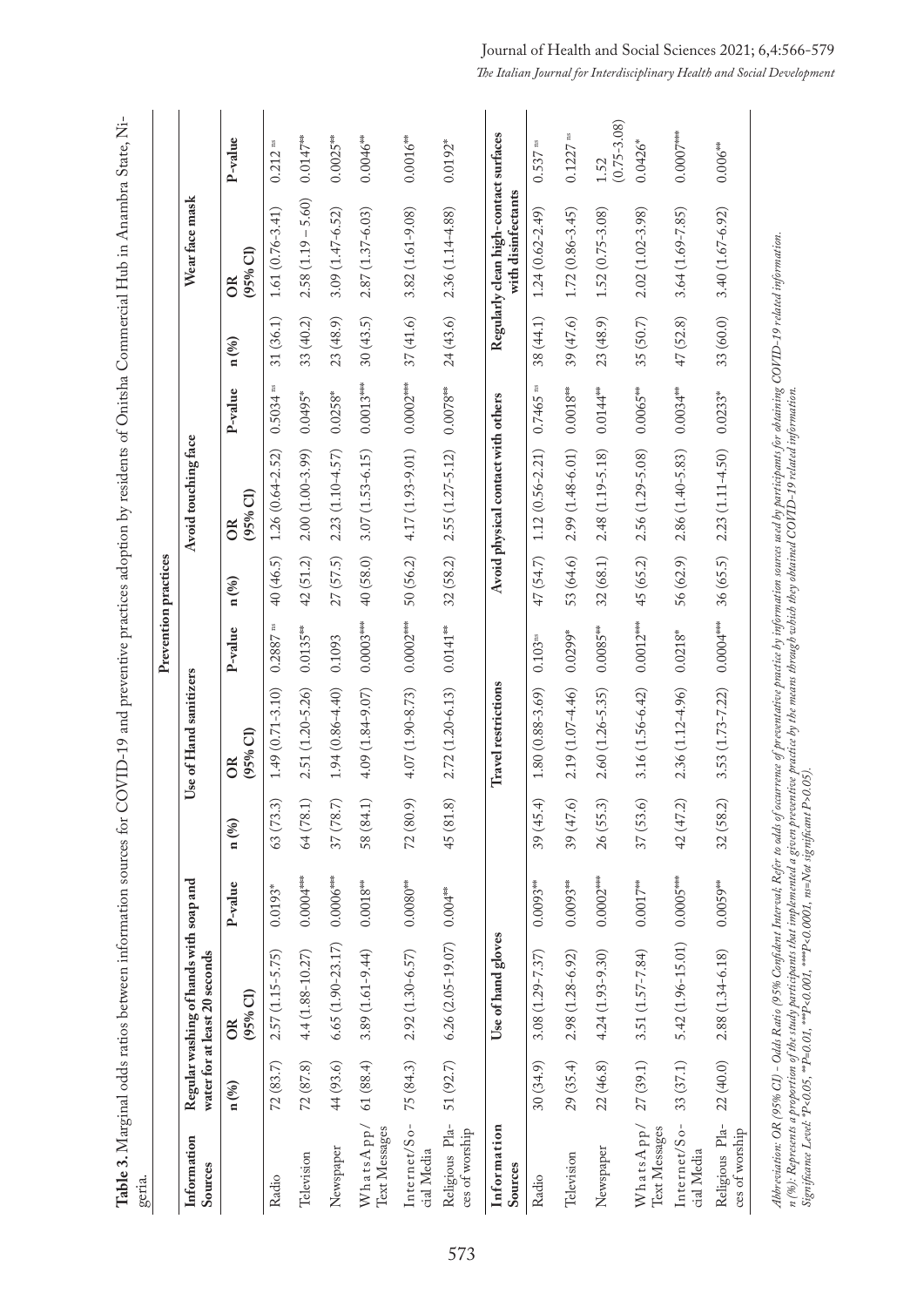#### **DISCUSSION**

In an emerging pandemic like COVID-19, the importance of providing individuals with fast and reliable information as knowledge of the disease evolves cannot be overemphasized. As important as the message is, however, the medium of disseminating it plays a vital role in adopting preventive behavior. Our study identified internet/social media as the topmost source of information used by residents of Onitsha city to learn about COVID-19 and was significantly associated with the implementation of all the eight preventive measures. This finding is not surprising because the near-ubiquitous nature of mobile phones drives the accessibility of health information on social media/internet [32]. In addition, social media is the fastest means of spreading public health information [33], making it possible to access information globally with one click of a link or hashtag. However, despite the advantages, the use of the internet/ social media presents a challenge because it is often wrought with misinformation, leading to increased panic and reduced compliance to preventive measures [24, 26, 34]. It is, therefore, important for public health officials to maximize the use of social media/internet to prevent peddlers of misinformation from reaching the public first. The city of Onitsha can do this by having a verified account across social media platforms like Facebook, Instagram, and Twitter and utilizing them for fast and broad-based dissemination of reliable COVID-19 related information to the residents of the city.

Our study noted that religious places of worship were significantly associated with implementing all recommended COVID-19 prevention practices. This assertion highlights the colossal impact religious leaders can play as partners in transmitting accurate scientific information about the coronavirus. This is not surprising as religion is an integral part of the everyday life of Nigerians who often revere and trust religious leaders, deeming them as God sent and looking up to them for guidance on different aspects of life, including health. Previous studies of other infectious diseases in Nigeria and other parts of Africa have revealed the importance of incorporating religious leaders in disease prevention efforts in the community [35–39]. In addition, some studies in Nigeria and other parts of the world have recently highlighted the need for incorporating religious leaders in the fight against COVID-19 [40–45]. Similarly, the WHO's COVID-19 interim guidance underscored the importance of leaders of faith-based organizations as one of the most trusted and accessible sources of COVID-19 information, especially among vulnerable members of religious communities [46]. Considering the critical influence of religious leaders and information sources on the implementation of COVID-19 preventive practices, public health authorities must incorporate them in COVID-19 awareness campaigns. To maximize the role of religious leaders as allies in the COVID-19 containment effort in Onitsha, public health authorities will need to train them and involve them directly in COVID-19 awareness campaigns and dissemination of COVID-19 related information.

The COVID-19 information sources varied significantly among the residents of Onitsha city by age group and educational status. Other studies have highlighted the association between educational level and information source preference [47, 48]. People with a higher level of education often have a higher health literacy that is strongly associated with better preventive behavior and health outcomes [49–54]. It might be necessary to conduct further studies to specifically explore sources of COVID-19 information most accessible to people of lower educational status to reduce health disparities often associated with low health literacy [50, 52].

Of note is the fact that as of the time of the data collection, there was no case of CO-VID-19 in Onitsha city, and the use of face masks by the public was not yet recommended. Despite this, individuals were already using face masks and hand gloves well before the government official recommendation to use them. Two reasons might explain this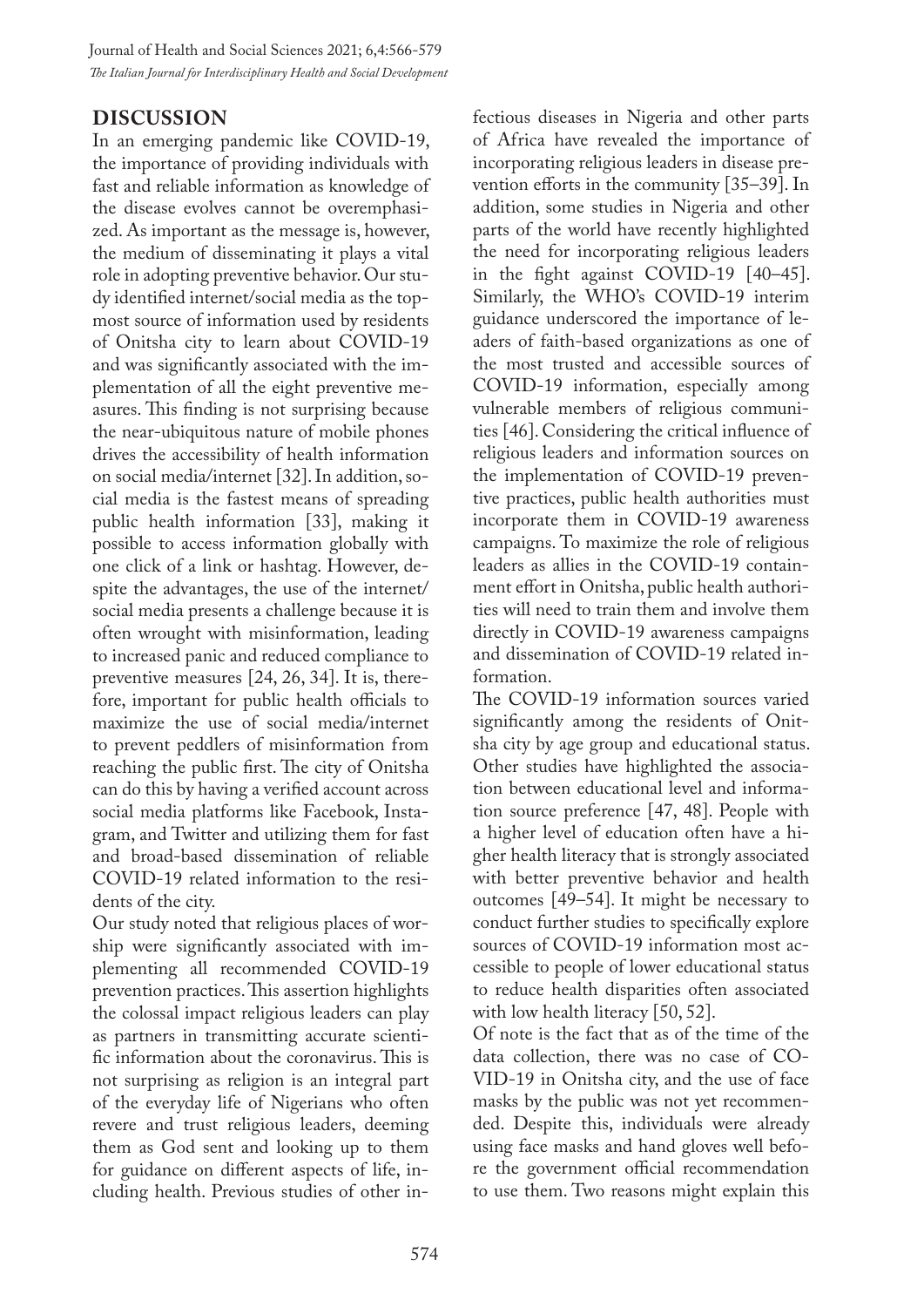phenomenon. First, Onitsha is the commercial hub of the Southeast with strong ties to China due to trade-related activities [55]; hence individuals may have been independently adopting some prevention practices already being carried out in China at the time, such as mass use of face masks. Second, the use of face masks was significantly associated with the use of all information sources except radio, pointing towards the adoption of visual cues [56, 57], as images of the pandemic are often portrayed with individuals in face masks through sources such as internet/social media, TV, and newspapers.

Despite initial restrictive measures, such as the lockdown, school closures, restrictions on gathering and traveling, the cases of CO-VID-19 have continued to climb drastically in Onitsha and so many other cities nationwide [12]. This may be a consequence of low COVID-19 related information diffusion due to delays in initiating COVID-19 awareness campaigns using accessible and efficient channels of information [58, 59]. As of the time of writing this article, measures have been taken to improve access to reliable CO-VID-19 information nationwide. For instance, the Nigerian Center for Disease Control (NCDC) operates a COVID-19 WhatsApp group to share reliable information about the disease among Nigerians. However, the extent of adoption of that information source by the residents of Onitsha city remains to be seen. Studies to evaluate the effectiveness of this measure are needed to inform improvement efforts and adherence to COVID-19 guidelines and recommended practices.

Closing the communication gaps in the CO-VID-19 awareness campaign is crucial for curbing the spread of the virus, which depends mainly on the preventive practices of the public. This is because individuals cannot adopt necessary COVID-19 prevention practices if they do not access the correct information. Therefore, public health promotion incorporating the critical information sources identified in the current study and the associated preventive practices may be the most efficient and effective means for broad-based

dissemination of COVID-19 information to the masses in Onitsha city and elsewhere in Nigeria. In addition, as governments and communities in Nigeria struggle to figure out the best way to deal with the novel coronavirus, they need to assess the impact of containment efforts such as lockdown on access to COVID-19 related information especially among poor and vulnerable populations. In such circumstances, intervention measures such as providing food, medicines, and other essential needs could help balance the 'risk to lives' versus the 'risk to livelihoods', and thus, help prevent or curtail the spread of coronavirus in the community.

### *Limitations and strengths of the study*

Our study has some limitations that warrant careful interpretations of the findings. First, the current study was conducted using pre-existing dataset collected by a different researcher who had a set of objectives, and therefore, it may not answer all our specific questions of interest. Also, issues related to the sampling technique, sample size, data collection strategies, and the inherent limitations of the data cannot be addressed in our study beyond the use of statistical adjustments where necessary. Second, the small sample size and the cross-sectional and the snapshot-in-time nature of the data used for the current study may have caused some potential bias resulting in the overestimation of the magnitude of associations between the independent and dependent factors studied. Finally, while the dataset used may not represent the entire residents of the Onitsha commercial city, our findings provide the general outlook and understanding of the sources of information in use and the level of implementation of the COVID-19 guidelines preventative practices by the Onitsha city residents.

Despite these limitations, our study has some far-reaching strengths. The data for this study was obtained in March 2020 before the government lockdown and before the first case of COVID-19 was reported in the city of Onitsha; hence, it can serve as a baseline for evaluating the efficiency and effectiveness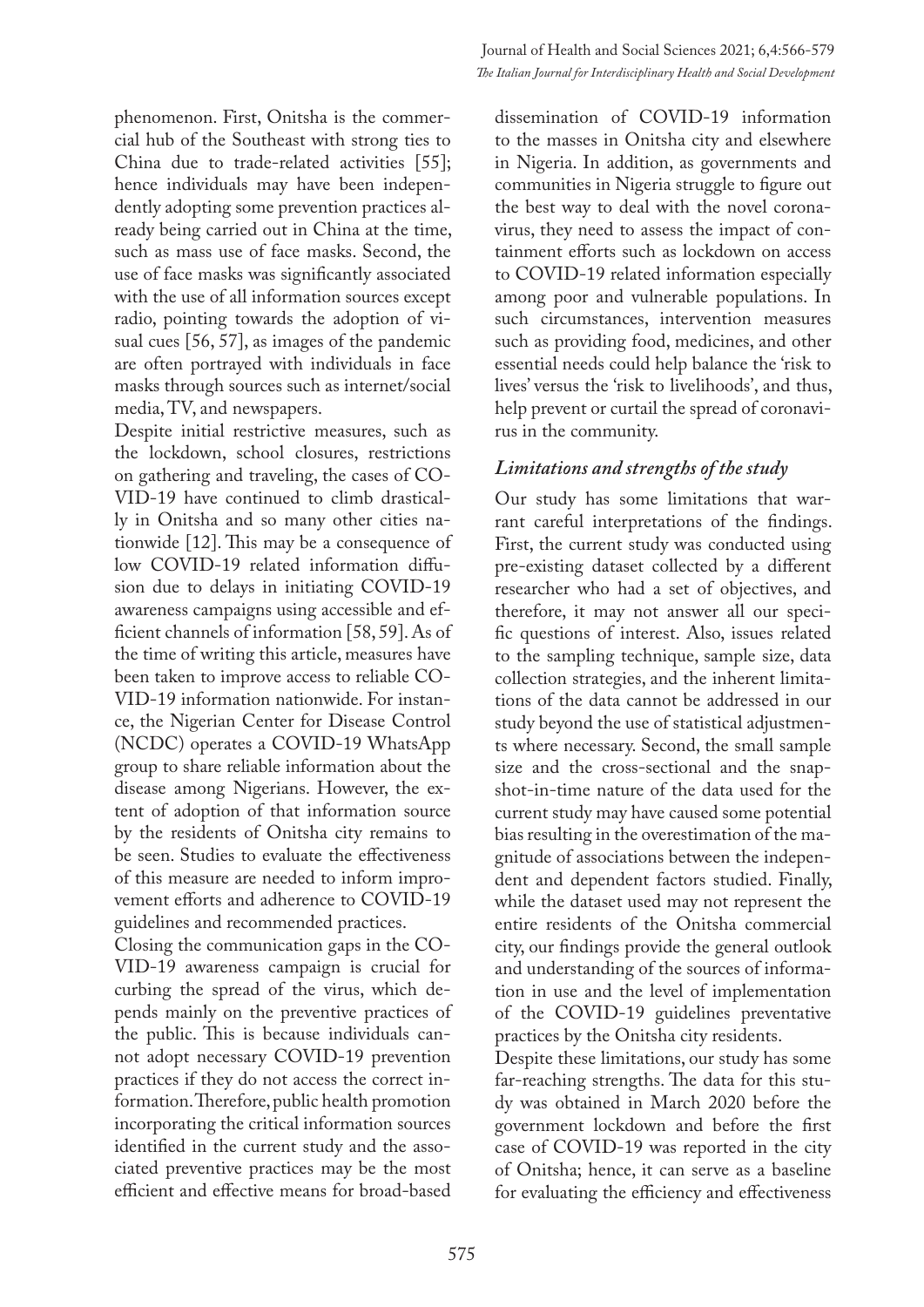of the different channels used for COVID-19 awareness campaign post-lockdown. Unlike previous studies [17, 60], the data for our study was collected via in-person interview [29], hence the selection of participants was not limited by technology savviness. Furthermore, our study provided evidence that the information source for COVID-19 is as crucial as the message due to its strong association with the implementation of necessary preventive practices. Our study findings advocate for a need to utilize the most accessible and effective COVID-19 sources of information to educate the different demographics to ensure broader and more efficient adoption of preventive practices.

#### **CONCLUSION**

Findings from our study reveal that social media/internet was the topmost source of COVID-19 information among Onitsha residents, while the newspaper was the le-

ast used information source. We also noted significant variations in the choice of CO-VID-19 related information sources across different educational levels and age groups. Among residents of Onitsha city, the source of COVID-19 information was significantly associated with the implementation of CO-VID-19 preventive practices.

Improving access to reliable COVID-19 information must be treated as a public health priority to facilitate the mass adoption of preventive practices. Our findings provide needed evidence for public health authorities to design and disseminate targeted COVID-19 education and awareness campaigns among Onitsha residents using the most accessible, effective, and efficient media identified in this study. Further studies are needed to estimate the prevalence of COVID-19 related misconceptions and misinformation and the resulting impact on adopting preventive practices in Onitsha city in Anambra state.

#### **References**

- 1. World Health Organization (WHO) Coronavirus Disease (COVID-19) Outbreak [cited 2020 June 28]. Available from: https://www.who.int/docs/default-source/coronaviruse/situation-reports/20200323-sitrep-63-covid-19.pdf?sfvrsn=d97cb6dd\_2.
- 2. Wolrdometer. Coronavirus Cases [cited 2021 November 28]. Available from :https://www.worldometers. info/coronavirus/.
- 3. Rocklöv J, Sjödin H. High population densities catalyse the spread of COVID-19. J Travel Med. 2020;27:1–2.
- 4. Kang D, Choi H, Kim J-H, Choi J. Spatial epidemic dynamics of the COVID-19 outbreak in China. Int J Infect Dis. 2020;94:96–102.
- 5. Rashed EA, Kodera S, Gomez-Tames J, Hirata A. Influence of Absolute Humidity and Population Density on COVID-19 Spread and Decay Durations: Multi-prefecture Study in Japan. 2020. arXiv preprint arXiv:200602197.
- 6. Babbitt D, Garland P, Johnson O. Lived population density and the spread of COVID-19. 2020 May 03. arXiv. 2005:01167.
- 7. Limam O, Limam M. Contribution to COVID-19 spread modelling: A physical phenomenological dissipative formalism. 2020 May 08. medRxiv. doi:10.1101/2020.05.02.20088971.
- 8. World Health Organization (WHO). African Region COVID-19 in the WHO African: Situation Report as of 10/28/21 [cited 2021 October 28]. Available from: https://www.afro.who.int/health-topics/ coronavirus-covid-19.
- 9. McKibbin, Warwick J. and Fernando, Roshen, The Global Macroeconomic Impacts of COVID-19: Seven Scenarios (March 2, 2020). CAMA Working Paper No. 19/2020. SSRN Epub ahead of print March 04,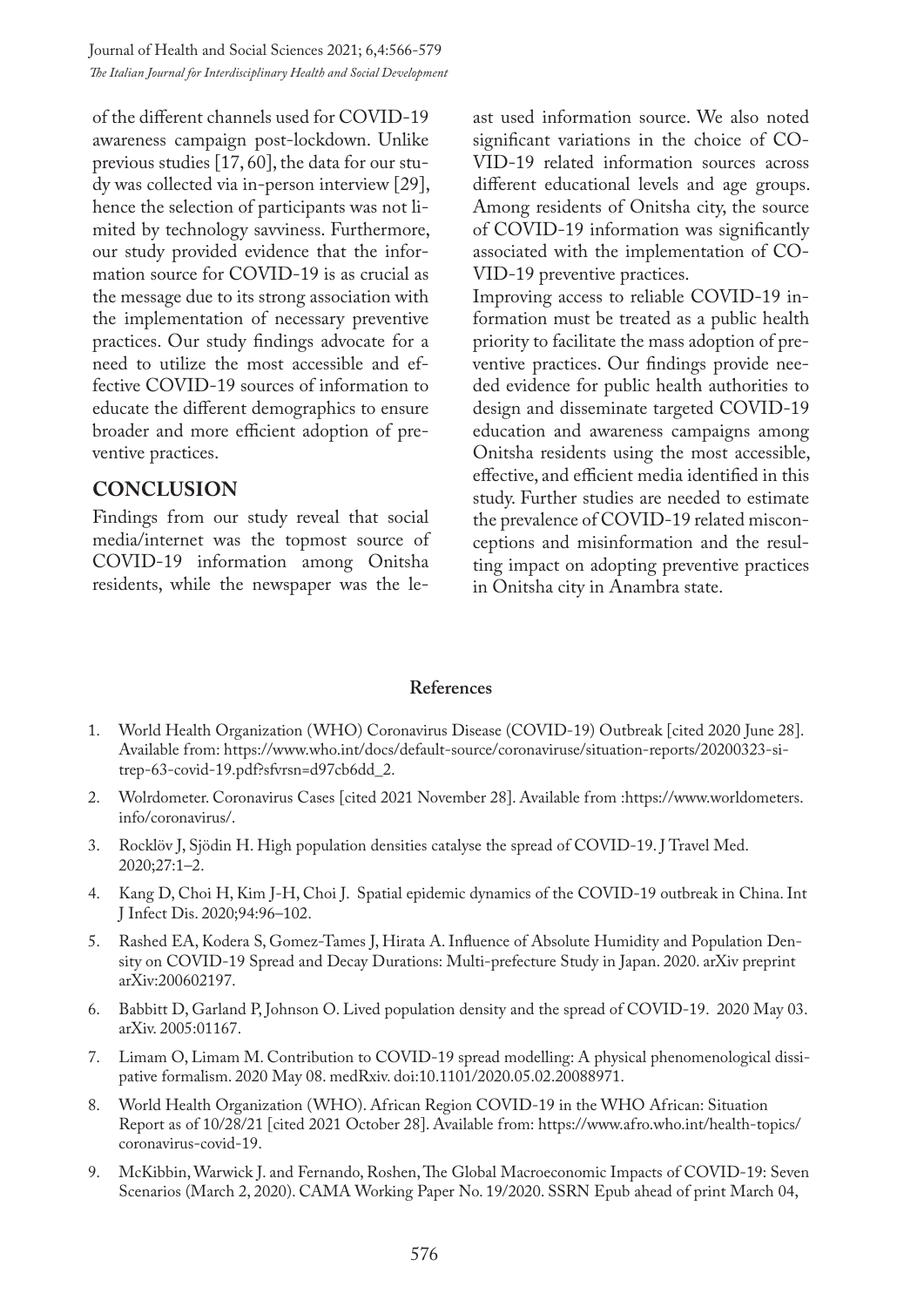2020 [cited 2021 October 28]. Available from: http://dx.doi.org/10.2139/ssrn.3547729.

- 10. Rodela TT, Tasnim S, Mazumder H, Faizah F, Sultana A, Hossain MM. Economic Impacts of Coronavirus Disease (COVID-19) in Developing Countries. 2020 April 04. SocArxiv. doi: 10.31235/osf.io/wygpk.
- 11. Bambra C, Riordan R, Ford J, Matthews F. The COVID-19 pandemic and health inequalities. J Epidemiol Community Health. Epub ahead of print June 2020. doi: 10.1136/jech-2020-214401.
- 12. Nigeria Centre for Disease Control (NCDC). COVID-19 Data [cited 2021 October 28]. Available from: https://covid19.ncdc.gov.ng/.
- 13. Cox W. Demographia world urban areas: 15th annual edition. St Louis, MO: Demographia April; 2019.
- 14. Eze BU, Iwueke N, Akaeme C. The Population Factor in Waste Generation and Management in Onitsha Metropolis, Anambra State, Nigeria. Pyrex J Res Environ Stud. 2019;5(1):1–7.
- 15. Tarwater PM, Martin CF. Effects of population density on the spread of disease. Complexity. 2001 Jul;6(6):29–36.
- 16. Xiao H, Tian HY, Zhao J, Li YP. Study on the spread of influenza A (H1N1) under community based simulation model. Zhonghua liu xing bing xue za zhi= Zhonghua liuxingbingxue zazhi. 2010 Jun;31(6):696–699.
- 17. Olapegba PO, Ayandele O, Kolawole SO, Oguntayo R, Gandi JC, Dangiwa AL, et al. A Preliminary Assessment of Novel Coronavirus (COVID-19) Knowledge and Perceptions in Nigeria. Soc Sci Humanit Open. Epub ahead of print May 05, 2020. http://dx.doi.org/10.2139/ssrn.3584408.
- 18. Abdelhafiz AS, Mohammed Z, Ibrahim ME, Ziady HH, Alorabi M, Ayyad M, et al. Knowledge, Perceptions, and Attitude of Egyptians Towards the Novel Coronavirus Disease (COVID-19). J Community Health. 2020:1–10.
- 19. Ko NY, Lu WH, Chen YL, Li DJ, Wang PW, Hsu ST, et al. COVID-19-related information sources and psychological well-being: An online survey study in Taiwan. Brain Behav Immun. 2020;87:153–154.
- 20. Kwok KO, Li KK, Chan HHH, Yi YY, Tang A, Wei WI, et al. Community Responses during Early Phase of COVID-19 Epidemic, Hong Kong. Emerg Infect Dis. 2020;26:7;1575–1579.
- 21. Smith D. Health care consumer's use and trust of health information sources. J Commun Healthc. 2011;4:200–210.
- 22. Lin L, Jung M, McCloud RF, Viswanath K. Media Use and Communication Inequalities in a Public Health Emergency: A Case Study of 200Y 2010 Pandemic Influenza a Virus Subtype H1N1. Public Health Rep. 2014;129:49–60.
- 23. Walter D, Bohmer M, Reiter S, Krause G, Wichmann O. Risk perception and information-seeking behaviour during the 2009/10 influenza A (H1N1) pdm09 pandemic in Germany. Euro Surveill. 2012;17:20131.
- 24. Gruzd A, Mai P. Inoculating Against an Infodemic: A Canada-Wide Covid-19 News, Social Media, and Misinformation Survey. Epub ahead of printing. SSRN Electronic J. January 2020. doi: 10.2139/ ssrn.3597462.
- 25. Pennycook G, McPhetres J, Zhang Y, Lu JG, Rand DG. Fighting COVID-19 Misinformation on Social Media: Experimental Evidence for a Scalable Accuracy-Nudge Intervention. Psychol Sci. 2020;31(7):770– 780.
- 26. Singh L, Bansal S, Bode L, Budak C, Chi G, Kawintiranon K, et al. A first look at COVID-19 information and misinformation sharing on Twitter. arXiv preprint arXiv:200313907. 2020.
- 27. Bridgman A, Merkley E, Loewen PJ, Owen T, Ruths D, Teichmann L, et al. The Causes and Consequences of COVID-19 Misperceptions: Understanding the Role of News and Social Media. The Harvard Kennedy School (HKS) Misinformation Review. 2020;1. doi:10.31219/osf.io/6tcdn.
- 28. Qazi A, Qazi J, Naseer K, Zeeshan M, Hardaker G, Maitama JZ, et al. Analyzing situational awareness through public opinion to predict adoption of social distancing amid pandemic COVID-19. J Med Virol. 2020;92:849–855.
- 29. Iloanusi N-J, Iloanusi S, Mgbere O, Ajayi A, Essien E. COVID-19 Related Knowledge, Attitude and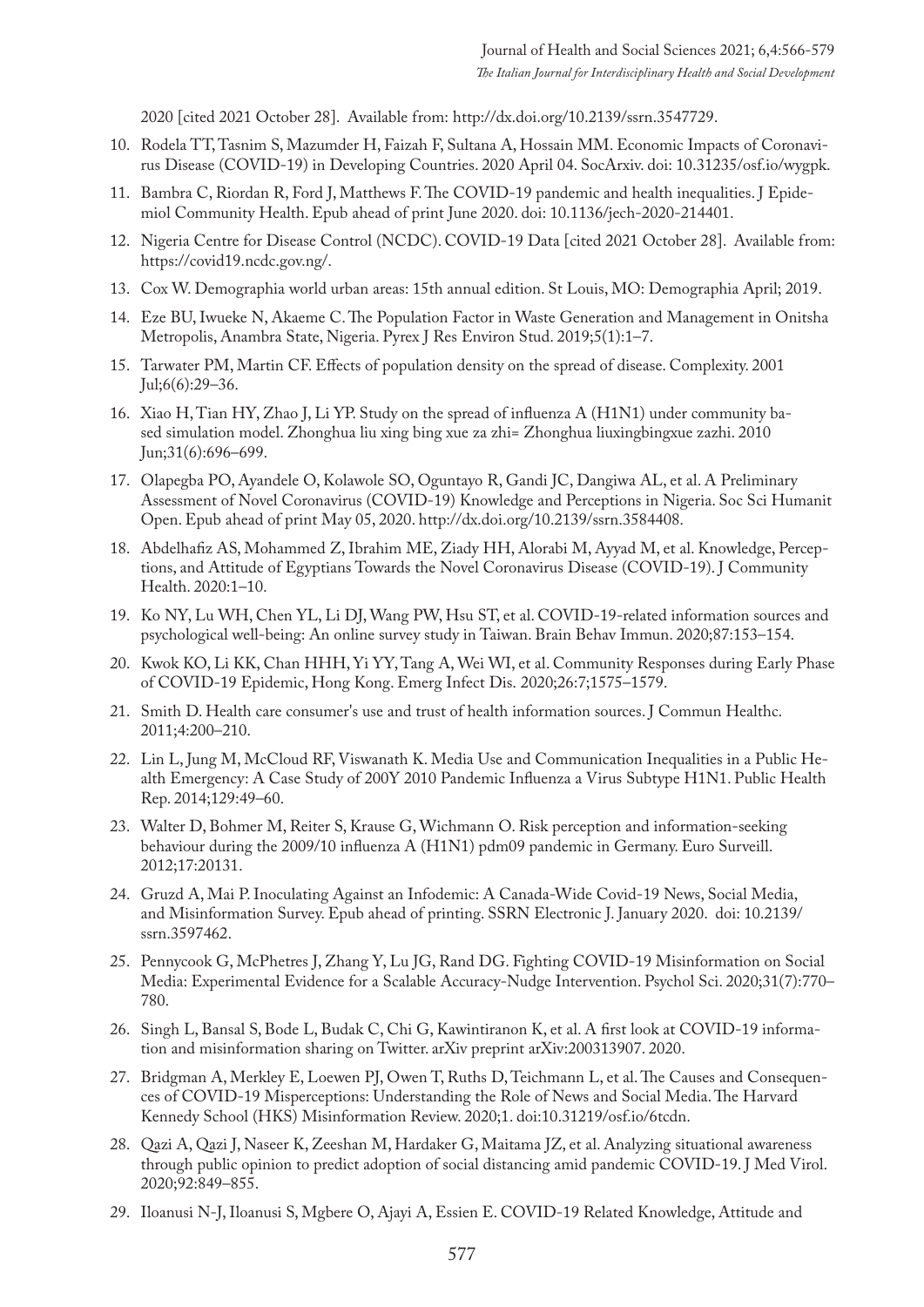Practices in a South-Eastern City in Nigeria: A Cross-Sectional Survey. SSRN Electronic J. 2020. https://ssrn.com/abstract=3683766.

- 30. World Health Organization (WHO). Coronavirus disease (COVID-19) advice for the public [cited 2021 June 19]. Available from: https://www.who.int/emergencies/diseases/novel-coronavirus-2019/advice-for-public.
- 31. Masresha B, Nwankwo O, Bawa S, Igbu T, Oteri J, Tafida H, et al. The use of WhatsApp group messaging in the coordination of measles supplemental immunization activity in Cross Rivers State, Nigeria, 2018. Pan Afr Med J. 2020;35(Suppl 1):6. https://doi.org/10.11604/pamj.supp.2020.35.1.19216.
- 32. Kass-Hout TA, Alhinnawi H. Social media in public health. Br Med Bull. 2013;108:5–24.
- 33. Thelwall M, Thelwall S. Retweeting for COVID-19: Consensus building, information sharing, dissent, and lockdown life. arXiv. 2020.
- 34. Ali MY, Bhatti R. COVID-19 (Coronavirus) Pandemic: Information Sources Channels for the Public Health Awareness. Asia Pac J Public Health. 2020;32(4):168–169. doi: 10.1177/1010539520927261.
- 35. Ucheaga DN, Hartwig KA. Religious leaders' response to AIDS in Nigeria. Glob Public Health. 2010;5:611–625.
- 36. Black B. HIV/AIDS and the Church: Kenyan religious leaders become partners in prevention. Aidscaptions. 1997;4(1):23–26.
- 37. Manguvo A, Mafuvadze B. The impact of traditional and religious practices on the spread of Ebola in West Africa: time for a strategic shift. Pan Afr Med J. 2015;22(Suppl 1):9.
- 38. Asekun-Olarinmoye IO, Asekun-Olarinmoye EO, Fatiregun A, Fawole OI. Perceptions and activities of religious leaders on the prevention of HIV/AIDS and care of people living with the HIV infection in Ibadan, Nigeria. HIV/AIDS (Auckland, NZ) 2013;5:121.
- 39. Marshall K, Smith S. Religion and Ebola: learning from experience. Lancet. 2015;386:e24–e25.
- 40. Lichtenstein A, Ajayi R, Egbunike N. Across Africa, COVID-19 Heightens Tension Between Faith and Science. Pandemic Response and Religion in the USA: Doctrine. 1. March, 2020 [cited 2021 December 10]. Available from: https://oxfamapps.org/fp2p/across-africa-covid-19-heightens-tension-between-faithand-science/.
- 41. Agyeman AA, Laar A, Ofori-Asenso R. Will COVID-19 be a litmus test for post-Ebola sub-Saharan Africa? J Med Virol. 2020;1–3. https://doi.org/10.1002/jmv.25780.
- 42. Priyadarshini S. How religion can aid public health messaging during a pandemic. Nature India. Published Online May 20, 2020. doi:10.1038/nindia.2020.87.
- 43. Kaseje N. Why Sub-Saharan Africa needs a unique response to COVID-19. 30 March 2020 [cited 2021 December 10]. Available from: https://www.weforum.org/agenda/2020/03/why-sub-saharan-africa-needs-a-unique-response-to-covid-19/.
- 44. Sanny JA-N, Asiamah GB. Trusted and influential: Religious and traditional leaders can be assets in CO-VID-19 fight. Afriportal. 24 April 2020 [cited 2021 December 10]. Available from: https://afrobarometer. org/sites/default/files/publications/D%C3%A9p%C3%AAches/ab\_r8\_dispatchno355\_trusted\_religious\_ and\_traditional\_leaders\_are\_assets\_in\_covid19\_fight.pdf.
- 45. Chirico F, Nucera G. An Italian Experience of Spirituality from the Coronavirus Pandemic. J Relig Health. 2020 Oct;59(5):2193–2195. https://doi.org/10.1007/s10943-020-01036-1.
- 46. World Health Organization (WHO). Practical considerations and recommendations for religious leaders and faith-based communities in the context of COVID-19: interim guidance, 7 April 2020 [cited 2021 December 10]. Available from: https://www.who.int/publications/i/item/practical-considerations-and-recommendations-for-religious-leaders-and-faith-based-communities-in-the-context-of-covid-19.
- 47. Wilkins EJ, Miller HM, Tilak E, Schuster RM. Communicating information on nature-related topics: Preferred information channels and trust in sources. PloS One. 2018;13:e0209013–e0209013.
- 48. Cutilli CC, Simko LC, Colbert AM, Bennett IM. Health literacy, health disparities, and sources of health information in US older adults. Orthop Nurs. 2018;37:54–65.